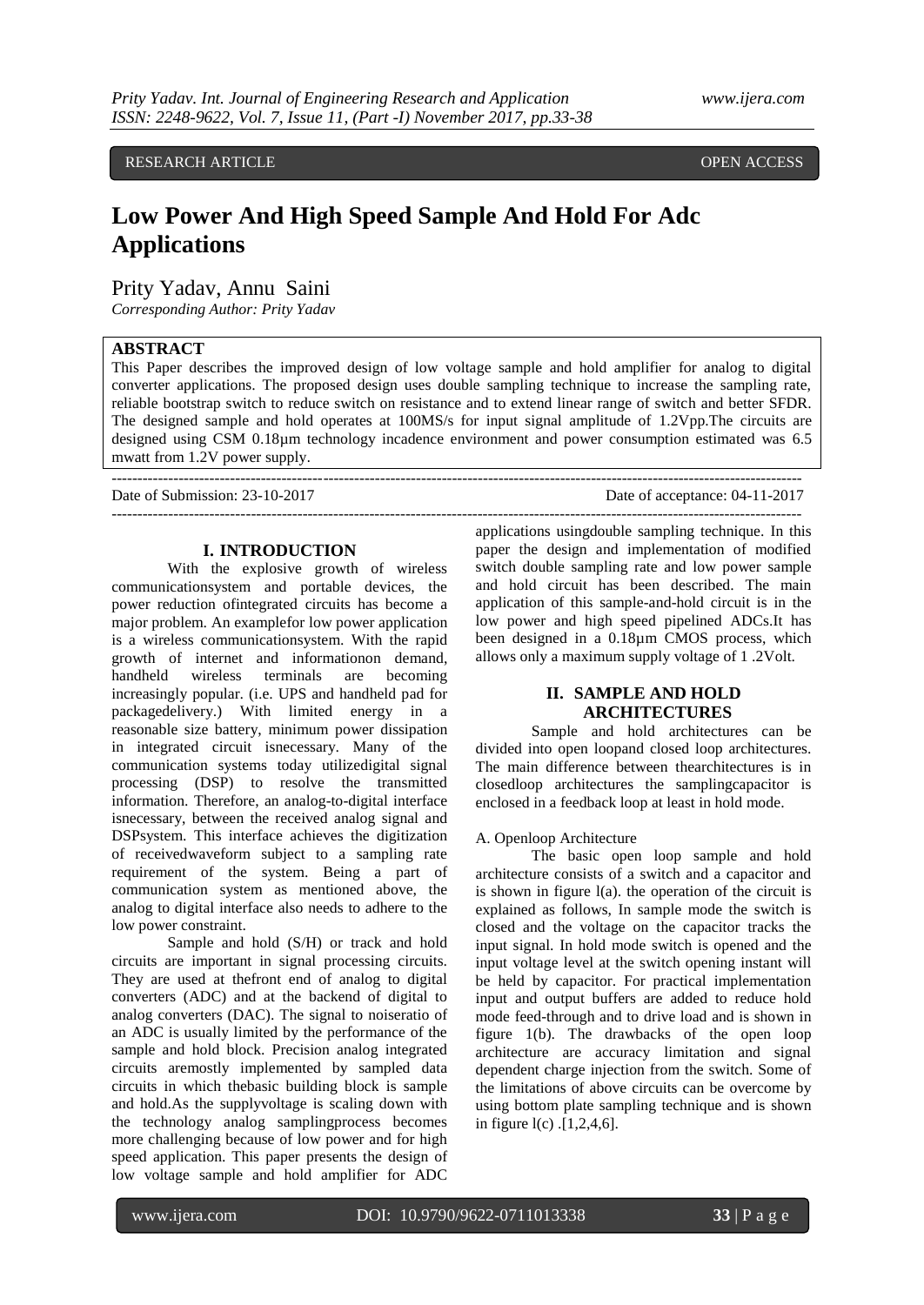

Figure 1(b) open loop architecture with buffers

#### B.Closed loop architecture

Closed loop architecture a feedback loop is includedbetween the input and output. Inclusion of feedback improvesthe accuracy. The basic closed loop sample and holdarchitecture is shown in figure. 2. 1n sample mode output tracksinput by the feedback loop. In hold mode feedback loop isbroken and capacitor held the value of the instant at whichswitch is opened. The drawback of the architecture shown infigure.2 is speed limitation due to stability requirements of thecircuit. Closed loop S/H architecture, commonly used in switchedcapacitor circuits is flip-around S/H, is shown in Fig. 3.

A simple close loop switch capacitor sample-and-holdarchitecture is used in this architectureFig. 3. Here  $\varnothing$ 1 is delayedversion of  $\varnothing$ 3, and  $\varnothing$ 2 is the inverse of  $\varnothing$ 3. Thus, it consistsbottomplate sampling [3] to eliminate the signal dependentclock-feed through effect and hence reduces the harmonicdistortion significantly. During the sample phase  $(\emptyset 1)$ , capacitor Cs is connected between signal source and opam'sinput, which is connected to the corresponding output.Thus, Cs is charged to (Vin-Vos), where Vos is the outputcommon-mode level. In the following hold phase  $(\emptyset 2)$  Cs is connected to op-amp in feedback and output differentialvoltage becomes Vin, eliminating any op-amp offset voltage.



**Figure 1 Closed loop sample and hold circuit**



#### **Figure 2(a): switched capacitor based sample and hold circuit**

A disadvantage with the above architecture is that theoutput voltage varies considerably between sample and holdphases, since the differential output of op-amp is set to zeroin every sample phase. So, for high-speed application the op-amp'sslew-rate should be larger which increases the powerdissipation considerably. Also, op-amp remains in closedloopfor both phases. To solve these problems, thearchitecture has been modified as shown in Figure.3(b). In thisarchitecture the op-amp remains in open-loop configurationduring the sampling phase. So op-amp has not to settle down when switching from hold phase to sampling phase. Also thefalling edge of switch SI is delayed than S2 so that glitch atthe differential output can be significantly reduced whenswitching from sampling mode to hold mode.



**Figure 3(b) switch capacitor sample and hold circuit with modified clock**



**Figure .3 (c) Clock sequences**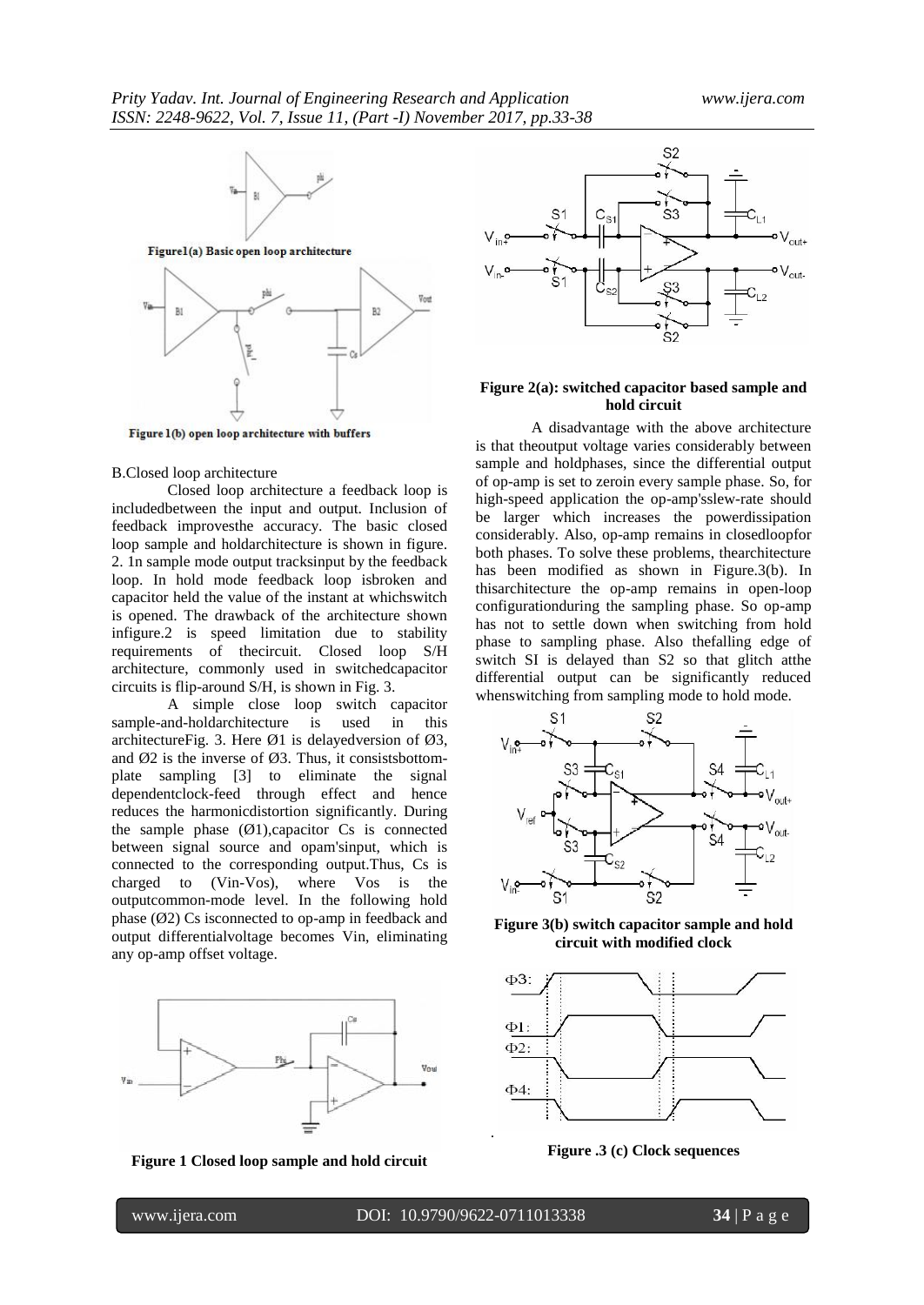The speed of S/H block mainly depends on the time constant in the sampling and hold phase. During the sampling phase the time constant is given by,

 $\tau_S = (R_{on1} + R_{on2}) * C_S$ 

Where,  $R_{on1}$  and  $R_{on2}$  are the equivalent resistances ofswitch S1 and S2 respectively. During the hold mode settlingtime constant of feedback amplifier is given by,

$$
\tau_S = \frac{C_L.C_{IN} + C_L.C_S + C_S.C_{IN}}{G_m.C_H}
$$

Where  $C_s$ ,  $Cs_1$ ,  $C_{s2}$ ,  $C_L = C_{L2}$ ,  $L_2$ , Gm is the transconductance of op-amp and Cm, is the op-amp's inputcapacitance. For 10-bit accuracy the required settling time is approximately given by 7\*h.

Thus the sampling speed is limited by low value of Cs(Equation 1) and input signal bandwidth is limited by highvalue of Cs (Equation 2). Also the sampling noise (KT/C)depends on the size of sampling capacitor (Cs). Since thisdesign is to be implemented in 0.18ptm CMOS technologythe tradeoff between signal-to-noise ratio and speed is verycrucial. The switch can be realized as simple MOStransistor, transmission gate or bootstrapped type. Forlow distortion at given power consumption the switches oftransmission gate are used in this architecture. Since themaximum supply voltage is 1.8volt the maximum swing atsingle endis taken as 600mV. With this output swing theminimum value of sampling capacitor (Cs) is approximatelyl.lpf for signal-to-noise ratio of greater than 65dB. Themaximum value of load capacitance (input of pipelinedADC) is assumed as 1.5pf.

C. Double sampling architecture

In order to utilize op-amp efficiently different techniques proposed in literature one is double sampling and other is to employ non-resetting sample and hold topology. Double sampled architecture preferable for high speed applications.

Double sampled sample and hold architecture is shown in Figure 4. In this configuration op-amp is shared by two parallel sampling circuitry operated by opposite clock phases. The operation is as follows when input is sampled by one of the sampling circuitry other circuit will be in hold operation and the reverse is going to happen when clock is complemented. The advantage of double sampling is for the same op-amp specification we can achieve twice sampling rate.





The double sampling approach introduces some unwantedphenomena in S/H circuit one is error due to finite op-amp gainand second is timing mismatch between the two signal pathsand finally error due to gain mismatches in signal paths. So a careful design approach is required to overcome the above problem mentioned issues.

#### **III. IMPLEMENTATION**

The designed Sample and hold is to be used as a front-end of a 10-bit 100MHz ADC. The basic blocks for the implementationare sampling capacitor, op-amp and switch. The size of the sampling capacitor is limited by KT/Cnoise. In order to reduce the KT/C noise the sampling capacitorvalue can be found using

$$
C_S > \frac{KT.12}{2^{-2N}.V_{FS}^2}
$$

Where N is the number of bits and  $V_{FS}$  is the Fullscale ADCvoltage, for a 10-bit ADC the required sampling capacitorvalue to reduce KT/C noise is greater than l.2pF.In thisimplementation a sampling capacitor of 1. 5pF value isselected.

A. Operational amplifier

The design of fully differential op-amp is critical in theabove architecture since it should meet the requiredspecifications such as open loop gain, slew rate, unity gainfrequency, common mode gain, output differential swing andinput common mode range. Now for 10-bit of accuracy thegain error of opamp should be less than  $+/- 1/2$  LSB. If theinput capacitance of op-amp is assumed to be less than 0.5pfthen value of feedback factor (D) will not be less than 0.75. This requires the open loop gain  $(A_0)$  of opamp should begreater than 68dB which can be calculated by,

$$
A_0 = \frac{2^{N+1}}{\beta}
$$

Where N is the number of bits and  $\beta$  is the feedback factor. The architecture of op-amp can be of telescopic cascode, two-stage, regulated cascode or foldedcascode type. Two stage amplifier can give higher gain and output swing but at the cost of low speed and higher power consumption. Telescopic amplifier can give high gain and speed at the cost of lower output swing. Regulated cascade can have larger power consumption. So the final choice is folded cascode amplifier, which can give larger swing than telescopic amplifier for a given open-loop gain. Also the linearity of folded cascode is better than that of other types. The topology of selected op-amp is shown in Figure5. The gain boosters have been added to enhance the overall gain.The gain-boosters are of simple common source type so thatthe unity gain bandwidth of op-amp should not be affected.The common-mode feedback used is very simple and fast. The simulation results of op-amp are summarized in table 1.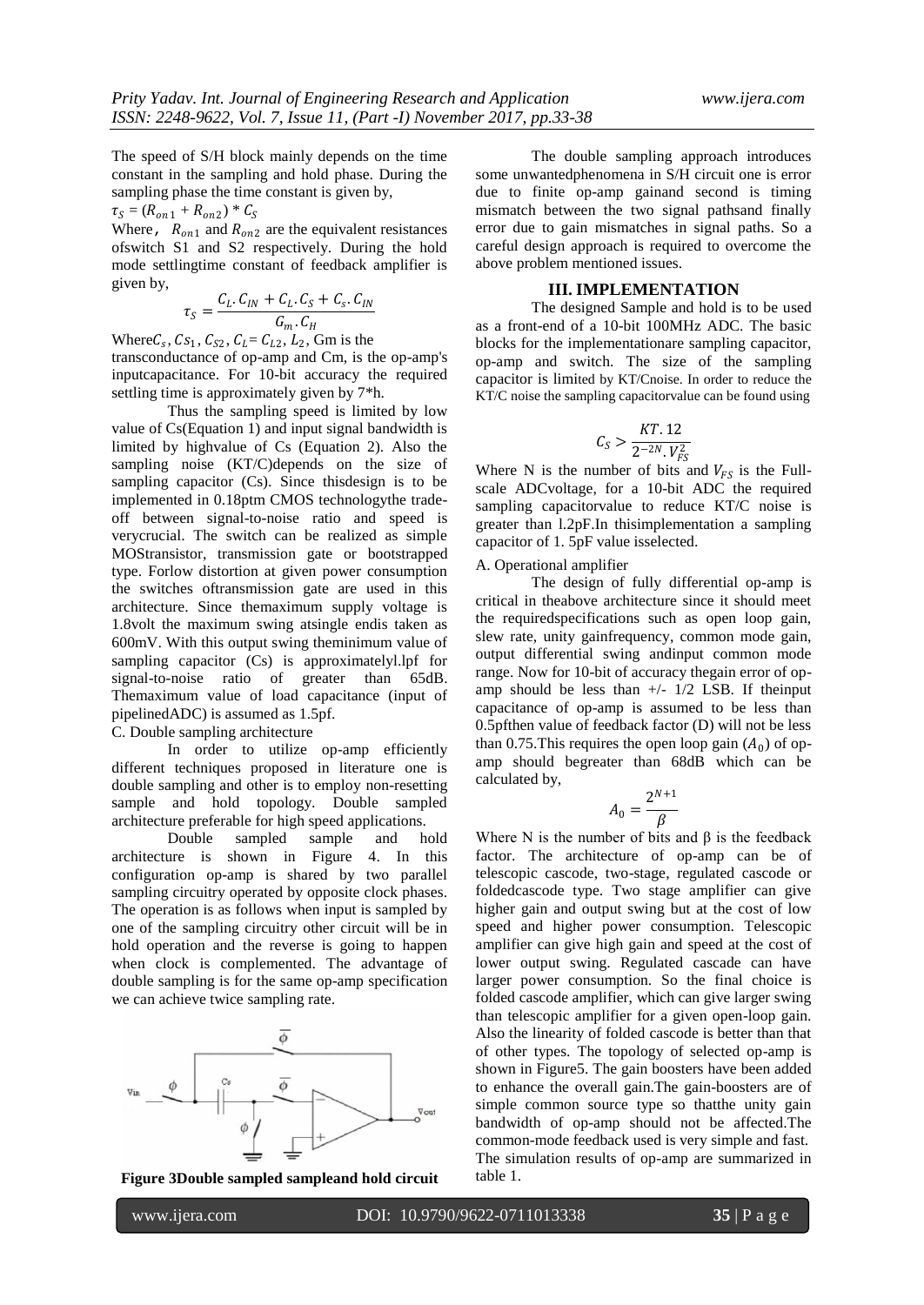

**Figure 4 Schematic diagram of folded cascade**

#### B.Switch

The switch in sample and hold can be implemented using simple NMOS transistor but it has several limitations like input dependent finite ON resistance and input dependent charge injection. In order toimprove the performance of switch NMOS transistor can be replaced by a CMOS switch; proper selection of transistors aspect ratio minimizes the distortion, but this is not an effective solution. One of the commonly used techniques to solve the above problems is bootstrap switch [5]. The basic bootstrap switch implementation is shown in figure 6. Here capacitor used as a floating battery with a value $V_{dd}$ . In holding phase sampling switch is off through switch s5 and capacitor C1is charged to  $V_{dd}$  through switches  $s_1$  and  $s_2$ . In sampling phase this voltagevalue is applied between gate and source of sampling switch using switches  $s_1$  and  $s_2$  [5]. Although the boosted NMOS switch has good distortion characteristics; the required boost voltage is a tradeoff. In addition to the increased circuit complexity the use of the boosted voltage may cause reliability problems and increase the switching noise on the substrate. In the present sample and hold implementation a reliable bootstrap technique is selected and is shown in figure7.



In the Fig. 7 during  $S_1$  phase the capacitor  $C_1$ charges to  $V_{DD}$ - $V_{th}$  In the other phase  $V_{DD}$  is applied to the bottom plate of the capacitor. The voltage on the top plate rises to  $V_{DD}$  - ( $V_{DD}$ - $V_{th}$ ). This architecture gives significant area improvements and reliability is also not an issue in this given architecture because terminal voltage of any transistor does notcross the maximum supply voltage [3].



#### **IV. SIMULATION RESULTS**

All the circuits are designed using CSM O.18um technologyin cadence environment. The designed op-amp achieves rail torail operation and frequency response of the op-amp is shown inFigure.8 with a gain of 85db and phase margin of 54° and unitygain frequency around 450MHz.The implemented switch alsoachieves rail to rail operation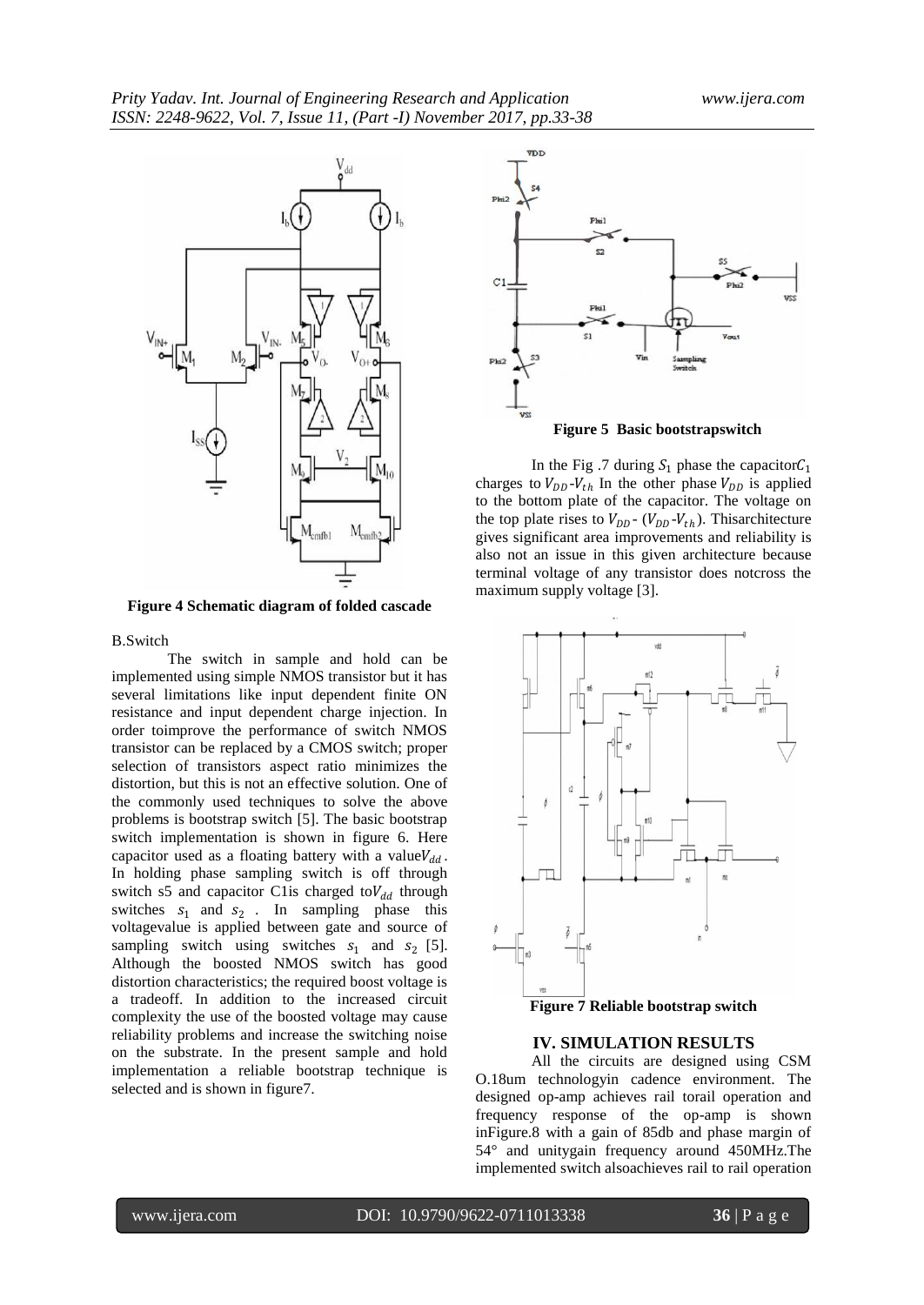Figure7 and transient simulation ofswitch is shown in figure.9. In order to test sample and holdcircuit the method presented in [7] used. The transientsimulation result of the sample and hold is shown in figure. 10. Figure.11 shows the frequency spectrum for a l0 MHzinput sine wave sampled at 100MHz and the second harmonic is -60 db. Spectrum of output signal from sample and hold circuit is shown in figure.12.

| Table-1                  |                   |  |  |  |  |
|--------------------------|-------------------|--|--|--|--|
| Parameter                | <b>Hold Phase</b> |  |  |  |  |
| DC Gain                  | 78 dB             |  |  |  |  |
| Gain bandwidth           | 390 MHz           |  |  |  |  |
| Phase Margin             | 75 degrees        |  |  |  |  |
| Slew Rate (Differential) | $340V/\mu$ sec    |  |  |  |  |
| Output swing             | $0.6$ volt        |  |  |  |  |





**Figure 8 Operation amplifier frequency Response**



**Figure 9 Transient simulation of switch at 10MHz**



**Figure 10 Transient simulation of S/H at an Input frequency 10 MHz**



**input frequency and sampling frequency 100MHz**



**and hold circuit**